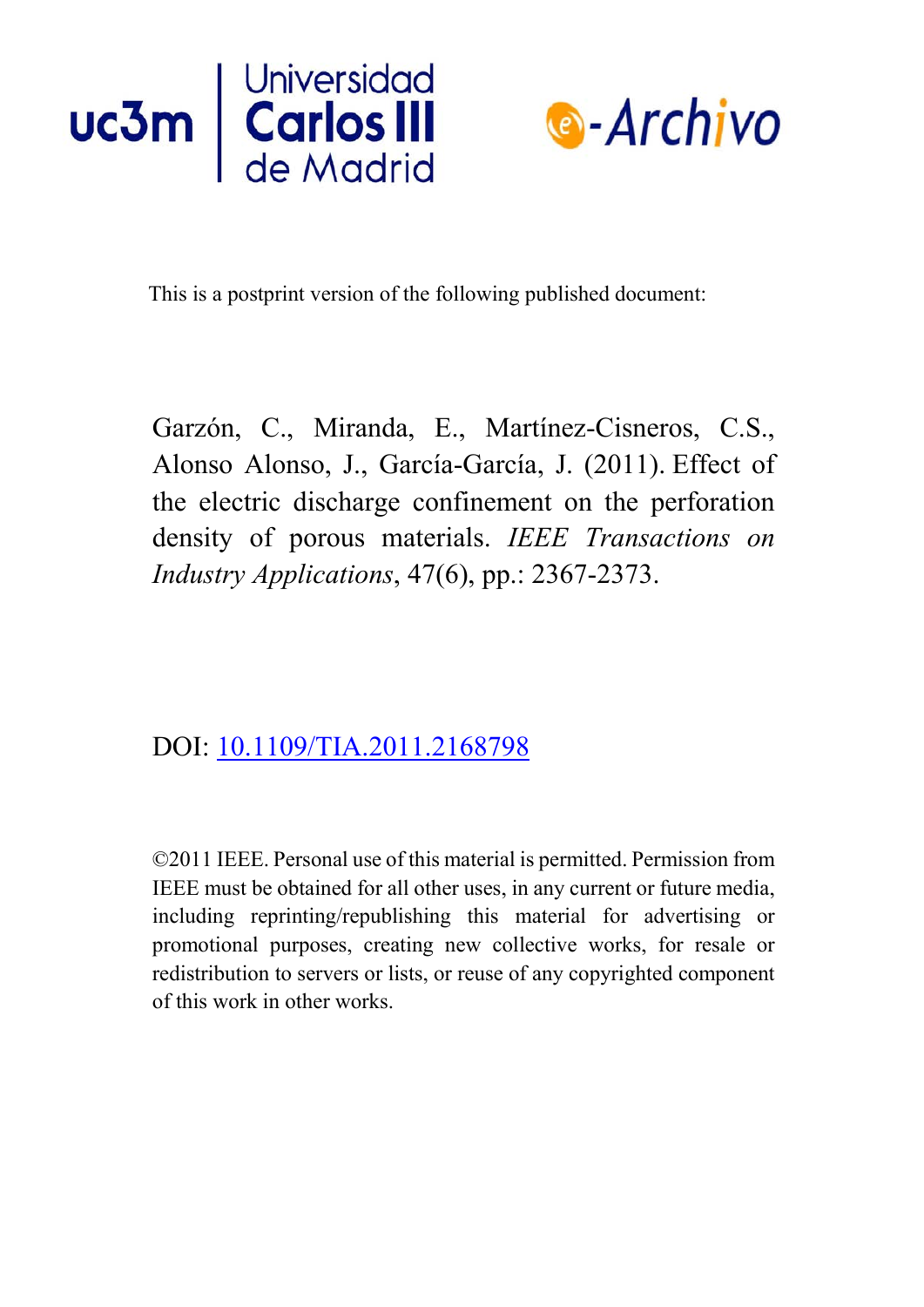# Effect of the Electric Discharge Confinemen on the Perforation Density of Porous Materials

Carolina Garzón Rodríguez, Enrique Miranda, *Senior Member, IEEE*, Cynthia Susana Martínez-Cisneros, Julián Alonso Chamarro, and Joan Garcia-Garcia, *Member, IEEE*

*Abstract***—Several methods to enhance the efficienc of paper electroperforation processes are presented in this work. In all the cases, the discharge confinemen effect is used for obtaining higher perforation densities than those found in the standard industrial processes. To quantify the efficienc of the proposed methods, statistical tools are used to characterize the 2-D perforation pattern.**

*Index Terms***—Electrostatic discharges, electrostatic perforation, needle-like electrodes, sparks.**

#### I. INTRODUCTION

**ELECTROPERFORATION IS a widely used method in**<br>industry to generate tiny holes in thin porous material-<br>illes nonon webs, preclassing fails, higherical membranes, at like paper webs, packaging foils, biological membranes, etc. The main purpose of this technique is to enhance the air permeability of the porous material by means of a fast, reliable, and contactless method. Frequently, the material to be perforated circulates at a high speed in-between an array of needle-like electrodes. However, a major limitation of this technique is that there is a limit to the number of holes that can be created in a certain area due to the fact that the already generated holes offer an easier discharge path between the electrodes. Because of this self-limiting process, the porosity cannot be further increased beyond certain limit even if a longer exposure time or a higher discharge frequency is used. In this paper, it is shown that the effective distances between the perforations can be reduced by introducing a pierced matrix in-between the electrodes. This matrix is capable of limiting the lateral excursion of the electric discharge thus increasing the porosity of the material [1]. However, despite the benefits the introduction of elements between the electrodes in industrial environments presents serious drawbacks. In this regard, the other two proposed methods (modifie tips or unaligned setup) become more convenient.

#### II. PRELIMINARY PHYSICAL CONSIDERATIONS

Since Meek and Loeb analyzed the complexity of the spark discharge process in 1940 [2]–[4], many other authors have significantl contributed to increase the understanding of the physical mechanisms involved in this phenomenon. However, the basic description introduced by Meek and Loeb has remained essentially unaltered [5], [6]. The spark discharge process fundamentally consists in the following sequence of events: first the formation of a precursor channel of ionized air between electrodes and, subsequently, the sudden triggering of an electron avalanche travelling from the cathode to the anode in a self-propagating streamer. This fl w of energetic electrons has practical applications, and in particular, it has been utilized to generate microperforations in thin porous materials such as paper, plastic, biological membranes [7], etc. Even though this work mainly focuses on the paper perforation process, the fina conclusions can be extended to other porous materials. According to the literature, the perforations occur as a consequence of local structural changes produced by the impact of sparks on the paper web [5], [8], [9]. The dimensions of the perforations may depend on several factors such as the type of web material (density, thickness, intrinsic porosity), spark energy, electrode geometry, etc., and are normally in the range of a few hundreds of micrometers. The separation between the electrodes plays a major role in the maximum perforation density that can be achieved [1]. This parameter also affects the spread of the perforations track over the running web. An obvious action to reduce the attractor effect [1] caused by the already made holes is to decrease the distance between the electrode tips. However, this is a critical parameter that in general cannot be reduced without putting at risk the integrity of the web material. In this regard, given the tight mechanical constraints for reliability considerations that are usually found in industrial facilities. This paper proposes two practical approaches to solve this problem:

- Use of a screening matrix to limit the excursion of the discharge path, in such a way that the sparks are forced to create new perforations.
- Modify the topology of the tips of the needles-like electrodes to confin the sparks and consequently increase the porosity of the material per unit area. In this case, there are two different solutions with similar effects (the utilization of shaped tips o unaligned setups).

#### III. PERFORATION MODEL FOR RUNNING WEBS

For the sake of simplicity, let us consider the opposed electrodes system illustrated in Fig. 1. It is also assumed that the discharge frequency is much higher than the ratio  $v/\Delta s$ , v, and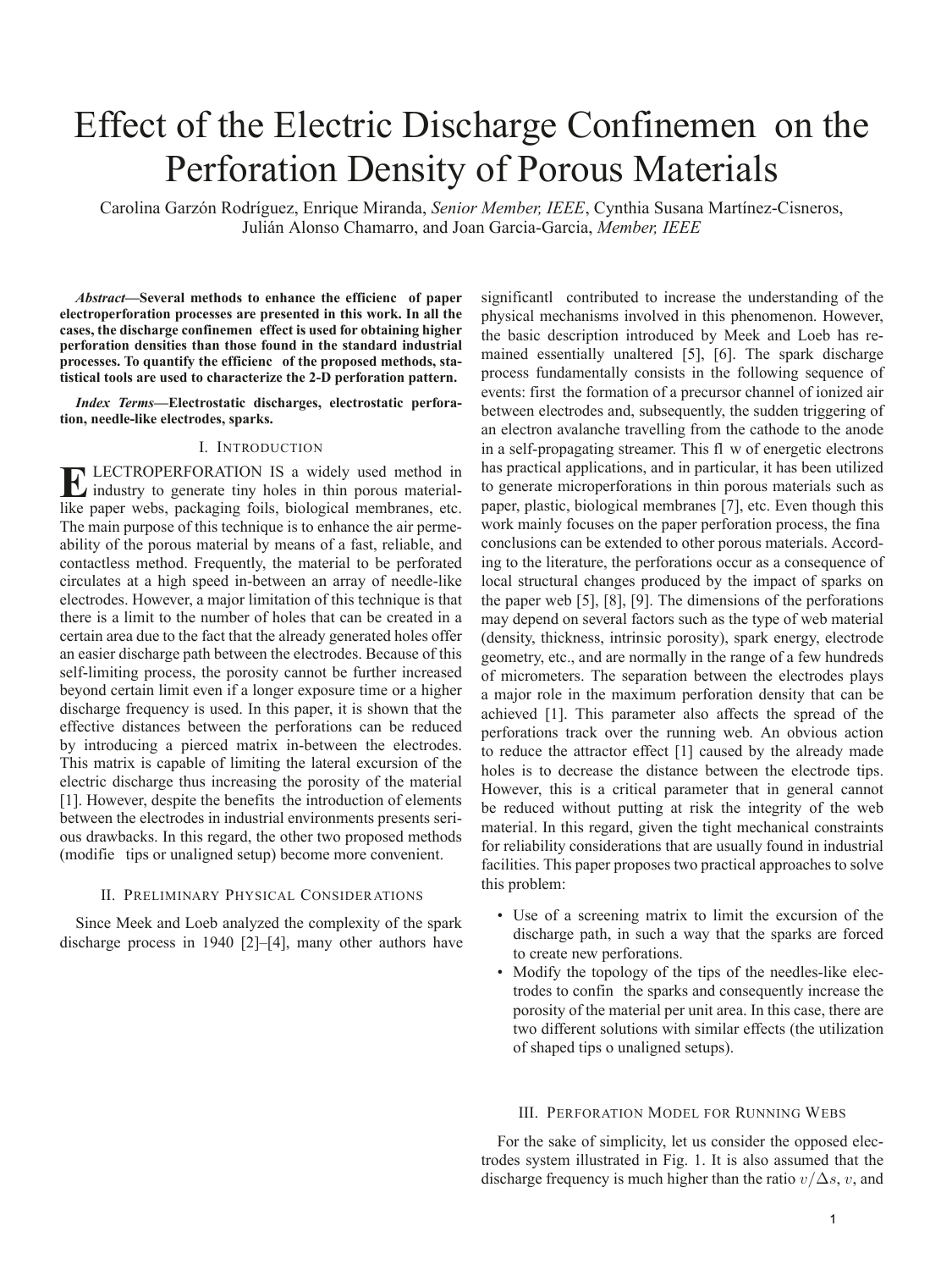

Fig. 1. Sketch showing the electrodes, the probable area of the firs perforation, the hole produced by the spark and the drag area.

 $\Delta s$  being the velocity of the web and the linear displacement of the paper during one discharge cycle, respectively.

The spark discharge process fundamentally consists in the following sequence of events: first the formation of a precursor channel of ionized air between electrodes and subsequently, the sudden triggering of an electron avalanche travelling from the cathode to the anode in a self-propagating streamer. This fl w of energetic electrons generates microperforations in thin porous materials such as paper, plastic, biological membranes [1]. The firs spark creates a hole in the paper randomly located inside a circular region centered on the electrode axis. The radius of this first-impac probable area strongly depends on the distance between the tips of the electrodes. It is experimentally observed that the impact area is reduced as the electrode separation decreases. Once the firs hole has been created, it becomes a boundary condition for the minimal impedance path between the electrodes so that, to generate a second hole, it is necessary to displace the perforated paper a certain distance away from the electrodes axis. The minimum distance needed to generate this second hole will be referred to as the drag distance. Evidently, the maximum porosity level achievable with the electroperforation technique is limited by the value of the drag distance parameter (a small drag distance corresponds to a larger number of perforations per unit length). Interestingly, the aforementioned attractor effect of a perforation over the spark discharge path can be exploited to reduce the drag distance without modifying the gap between the electrodes. The proposed solution consists in introducing a thin screening matrix between one electrode and the paper web with the objective of reducing both the reachable area by the firs discharge event and the drag distance for subsequent perforations.

#### IV. EXPERIMENTAL

The experimental setup consists in an array of two programmable step motors. The motors are fi ed in an optic table and move the sample with horizontal sweeps while between the tungsten electrodes occur the discharge.

The sparks are generated using the isolated gate bipolar transistors (IGBTs) based circuit shown in Fig. 2. It is basically a two-stage multiplier whose output is a train of pulses with a frequency controlled by the Vcontrol frequency and an amplitude of 1 kV (500 V  $\times$  2 stages) in the case of the circuit shown in Fig. 2. The amplitude of the output voltage can be incremented by changing the input voltage (500 V in Fig. 2) or including additional stages. Each stage is formed by two IGBTs in a half-bridge configuration The gate voltages are controlled using two optodrivers to sequence the charge of the 4.7  $\mu$ F capacitor of the stage.

The output at the spark gap between the electrodes is a high voltage train of pulses with a wide frequency range (typically from a few Hz to 15 kHz). Fig. 2 shows the current oscillations in the output for a 1 kHz operating frequency.

The screening matrix considered in this study is a 2-D array of identical holes patterned on a ceramic substrate (many other alternative designs are shown in Fig. 3). Even though the required effect can be accomplished by using a matrix with a single hole, it is more convenient to have a 2-D array to facilitate the alignment of the experimental setup.

The screening matrix has two complementary effects. First, there is an effective reduction of the probable impact area for the firs discharge since the confinin effect caused by the hole in the matrix constitutes a new boundary condition. The second effect is to avoid that the already created holes in the paper become part of the minimal impedance path for the spark and therefore to ensure that subsequent sparks contribute to the creation of new holes.

The overall result is an increment in the number of perforations per unit of area. Since the matrix is in close contact with the discharge path and the hot electrodes, the substrate must be appropriately chosen for high temperature operating conditions. Due to such tight requirements, the Dupont 951 Green Tape (DGT) substrate has been utilized to fabricate the matrices. The process of synthesizing complex shapes using the DGT substrate is based on a multilayer approach, where the required design must be decomposed in separate layers. The holes have been drilled in the matrices using a Protolaser 200 LPKF machine.

The mechanization stage is followed by a standard lamination process. To bind the layers, a thermal cycle at a temperature of 100  $\degree$ C and pressure of 300–500 psi for short times (3–5 min) is applied. Then, to finis the process of welding the constituent layers, the matrix should be cofire at  $800\degree\text{C}$  [10]. The ceramic matrix shown in Fig. 4 has been fabricated to illustrate the exposed concepts. The thickness of the matrix is 0.5 mm. The holes have a diameter of 0.3 mm, and the distance between first-neighbo holes is 2 mm. The matrix consists in an array of  $5 \times 5$  holes centered in a 15.5 mm  $\times$  15.5 mm square area of the referred ceramic substrate.

As a proof-of-concept device, a simple two-electrode spark discharge setup was implemented. As the paper web, a 80 g.m−<sup>2</sup> paper was used. The trials were performed at room temperature and in atmospheric conditions. The electrodes were tungsten needles. The separation between the tips of the electrodes was controlled using precision micropositioners. Fig. 5 shows the effect of inserting the screening matrix in the gap between the electrodes. To visually capture the discharge solid angle, the pictures were taken using long exposure times. Note that, in spite of the fact that the distances between the electrodes are the same in both pictures, the confinemen effect caused by the hole pierced through the ceramic substrate reduces the spread of the discharge paths (Fig. 5).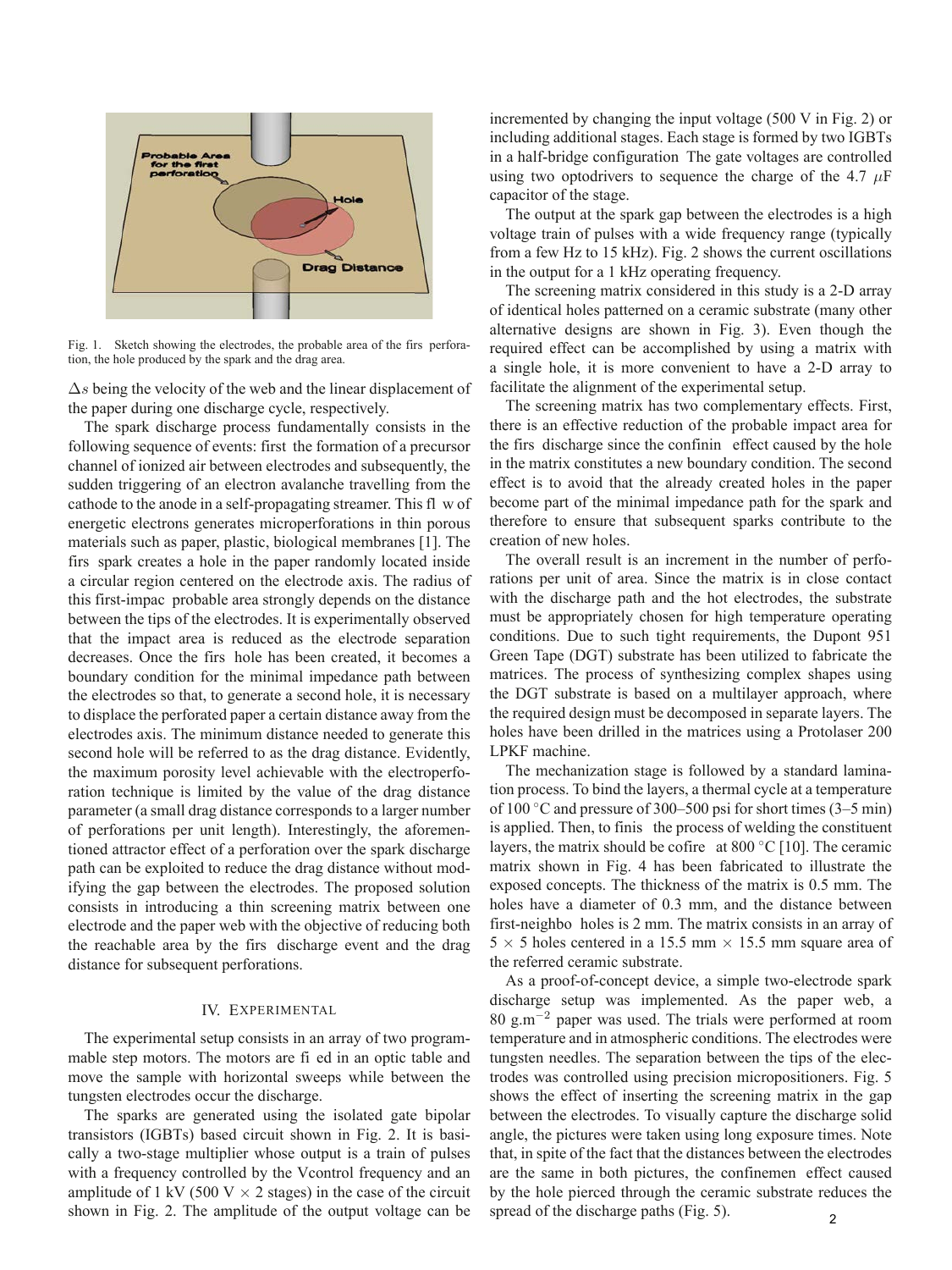

Fig. 2. Current profil at the electrodes during a 1 kHz spark train generation.



Fig. 3. Screening matrices implemented in Dupont 951 Green Tape substrates. The screening patterns are centered in a  $15.5$  mm  $\times$  15.5 mm square area.

The benefit of the screening matrices become evident in the 1-D perforation case from the drag distance evaluation [1]. However, a much more interesting case in industrial applications where a porosity enhancement is required is the 2-D distribution of the electrostatic perforations.

Fig. 6 shows a typical 2-D electroperforation pattern in a paper web. The analysis of the spatial distribution of the hole pattern shown in Fig. 7 requires the use of statistical tools such as the Spatstat package for R language [11].

As an example of the capabilities of this software package, Fig. 7(a) shows the empty space map, which reflect to some



Fig. 4. Schematics of the two stages spark gap generator. The output voltage is 1 kV with frequencies controlled by the Vcontrol signal frequency.

extent the drag distance phenomenon. The *distmap* function returns a pixel image whose pixel values are the empty space distances to the pattern measured from every pixel. The empty space distance is define as  $d(u) = \min \|u - x_i\|$ , the distance from a fi ed reference location u in the window to the nearest data point.

To deepen further into the consequences of Fig. 7 (upper), Fig. 7 (lower) shows the histogram for the nearest neighbor distances of the point pattern shown in Fig. 6. The minimum distance is 0.056 mm, whereas the median of the distribution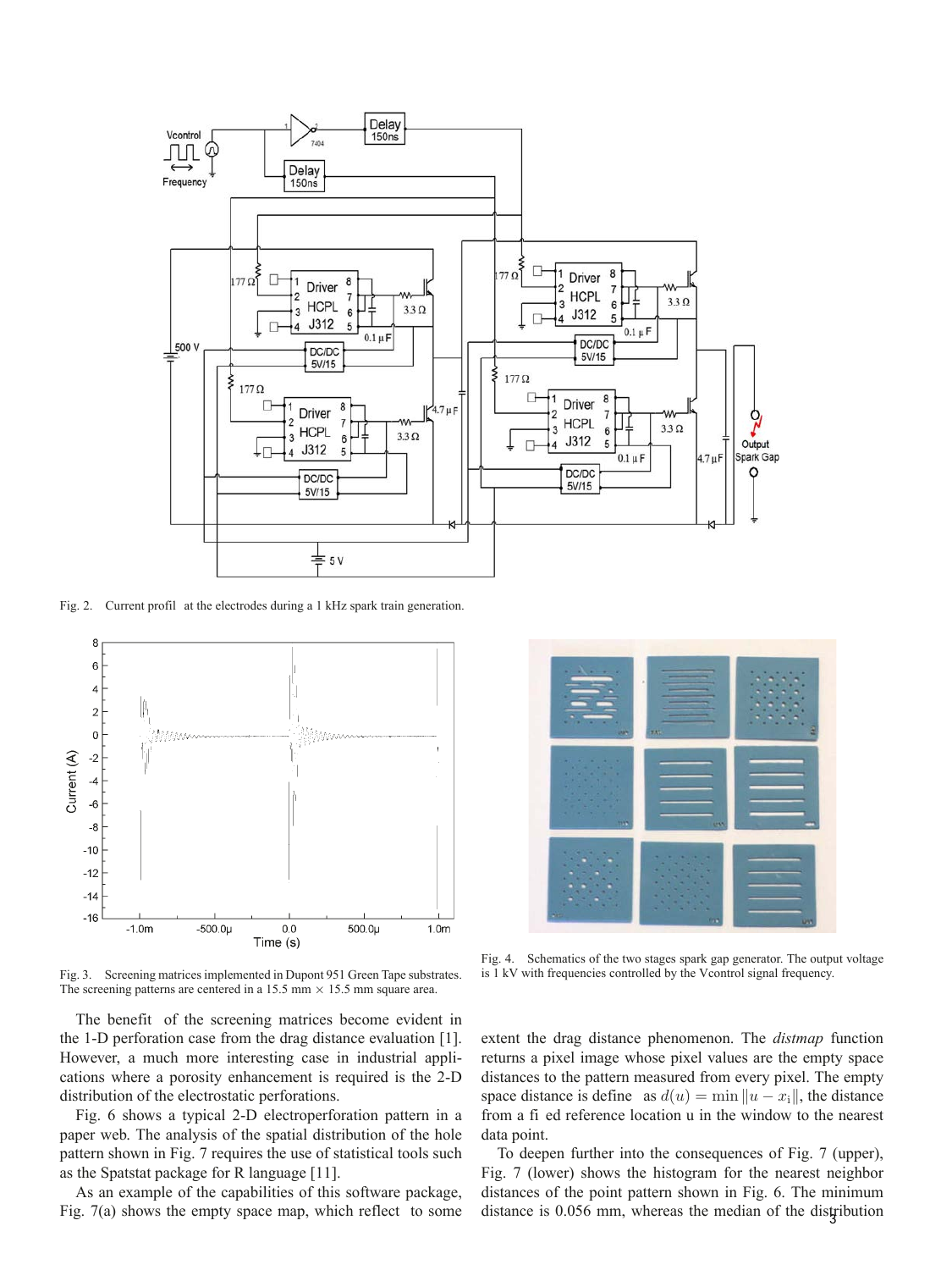

Fig. 5. Long exposure picture of a discharge sequence (upper) without matrix (lower) with matrix.



Fig. 6. Two-dimensional distribution of the electroperforated holes in a 50 m-thick paper web. The different colors identify the different sizes of the perforations.



Fig. 7. (Upper) empty space map for the perforation distribution shown in the Fig. 6. (Lower) histogram of the nearest neighbor distances for the point pattern of Fig. 3.



Fig. 8. Sharper needle-like electrodes.

is 0.33 mm. This demonstrates that the drag distance is not uniquely defined but actually there is a spread of the data.

The utilization of the screening matrices has shown their advantages in different ways for the 2-D perforation process. A reduction in the average dimensions of the perforations when the screening matrices are used becomes evident [9]. This is a consequence of the reduction of the drag distance when using screening which implies that a low number of sparks are collected by each hole.

A major disadvantage to this solution is that the introduction of a new element (the matrix) in an industrial system is not always welcome. This hampers their implementation in the industry because it is necessary to modify the existing facilities. Furthermore, the introduction of new elements may also have consequences for the reliability of the perforation setup.

### V. PERFORATIONS WITH SHARPER NEEDLE-LIKE ELECTRODES

The utilization of sharpened tips (Fig. 8) produces similar effect regarding the confinemen of the spark discharge without the drawbacks of introducing additional elements in the setup.

The benefit of this method can be appreciated in Fig. 9, where the density of holes per unit area is drastically increased by the utilization of sharpened tips.

Typically, in an industrial electroperforation application, the minimal drag distance is limited to 0.26 mm, and the effect of sharpening the tips is a reduction of the average distance to 0.17 mm. These results are obtained using statistical tools like the cumulative distribution function (CDF) [11] for the nearest neighbors distance for samples obtained with and with out sharp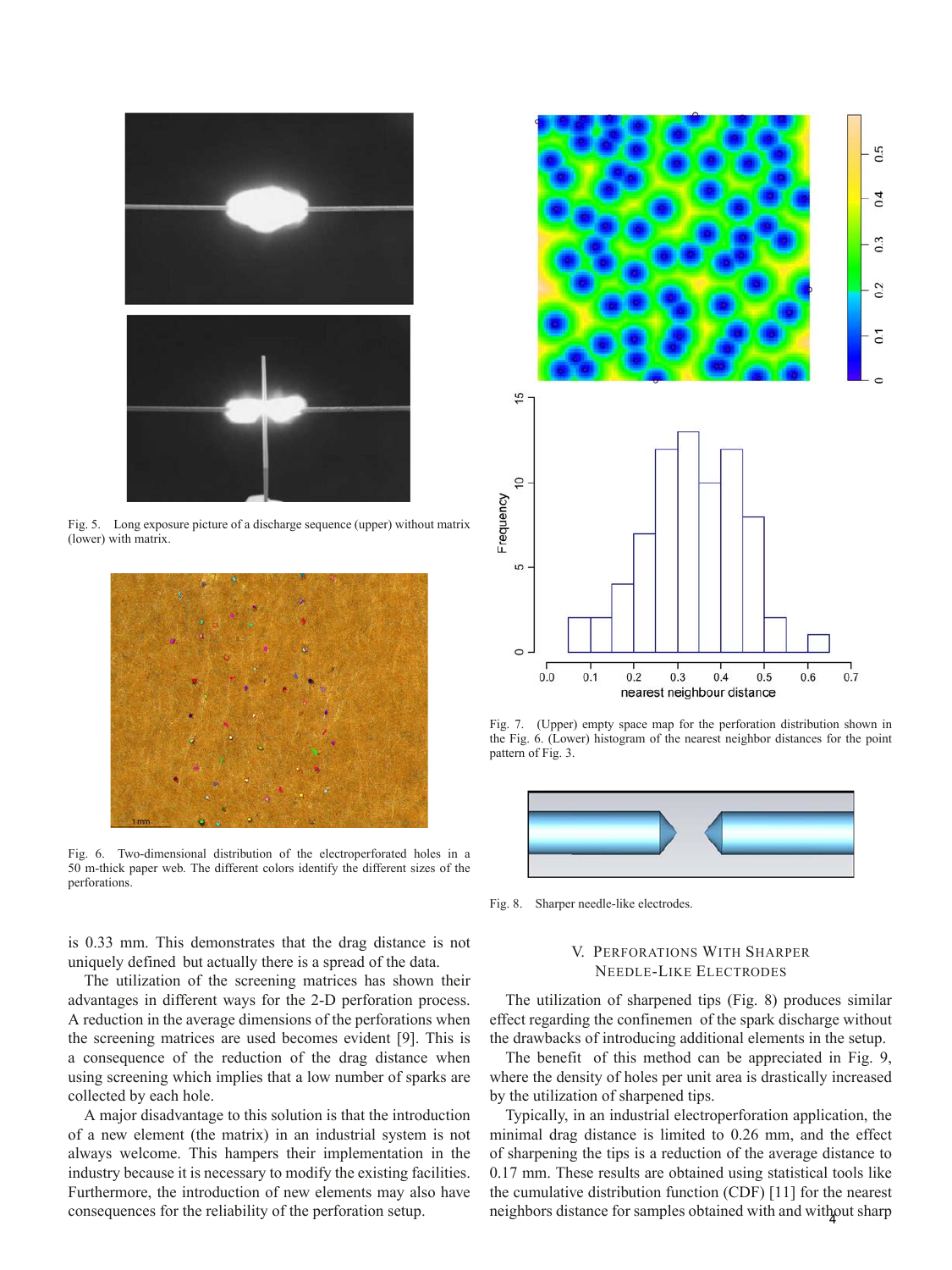

Fig. 9. Pattern perforation in paper (upper) with unsharped tips and (lower) with sharped tips



Fig. 10. Cumulative distribution function of distance to nearest neighbors.

electrodes (Fig. 10). With the CDF, it is possible to estimate the more frequent distances between nearest neighbor holes and to describe the probability distribution for each distance value. By means of this function, it is possible to quantify a 30% improvement in the drag distance when using the sharper tips.

Fig. 11 shows histograms for the distances between nearest neighbor holes in samples obtained with both types of tips.

The porosity is another important parameter in the industrial perforation processes of drilling thin membranes. In the fiel of



Fig. 11. Distances to nearest neighbors in patterns (upper) with unsharped tips (lower) and with sharped tips.

the electroperforated papers, a common unit to measure the air permeability is the Coresta. A coresta unit is a measurement of the volume of air passing in a given time through a test piece of paper of a given surface area under a specifie pressure difference. It is expressed in mL/min per cm at 1 kilopascal differential pressure differential.

For a typical industrial perforation system, the porosity value is around 310 coresta, and the holes generated have a mean size of 0.40 mm<sup>2</sup>. By using sharper tips, it has been possible to achieve porosities up to 600 coresta with average values of 450 coresta. This represents an improvement of 45%. This value is obtained with mean size holes of  $0.22 \text{ mm}^2$ .

However, the continuous use of the electrodes causes a tip degradation which becomes more severe in the case of sharper tips, resulting in a reduction of performance of the industrial setup.

Unaligned tips offer similar results as that of sharper tips in the porosity of paper perforation pattern because the mean in this parameter is 460 coresta. Therefore, the unaligned tips can be considered as an alternative method to take advantage of the tip effect, but without the drawback of a fast tip degradation. However, the development of this topic is in progress.  $_5$